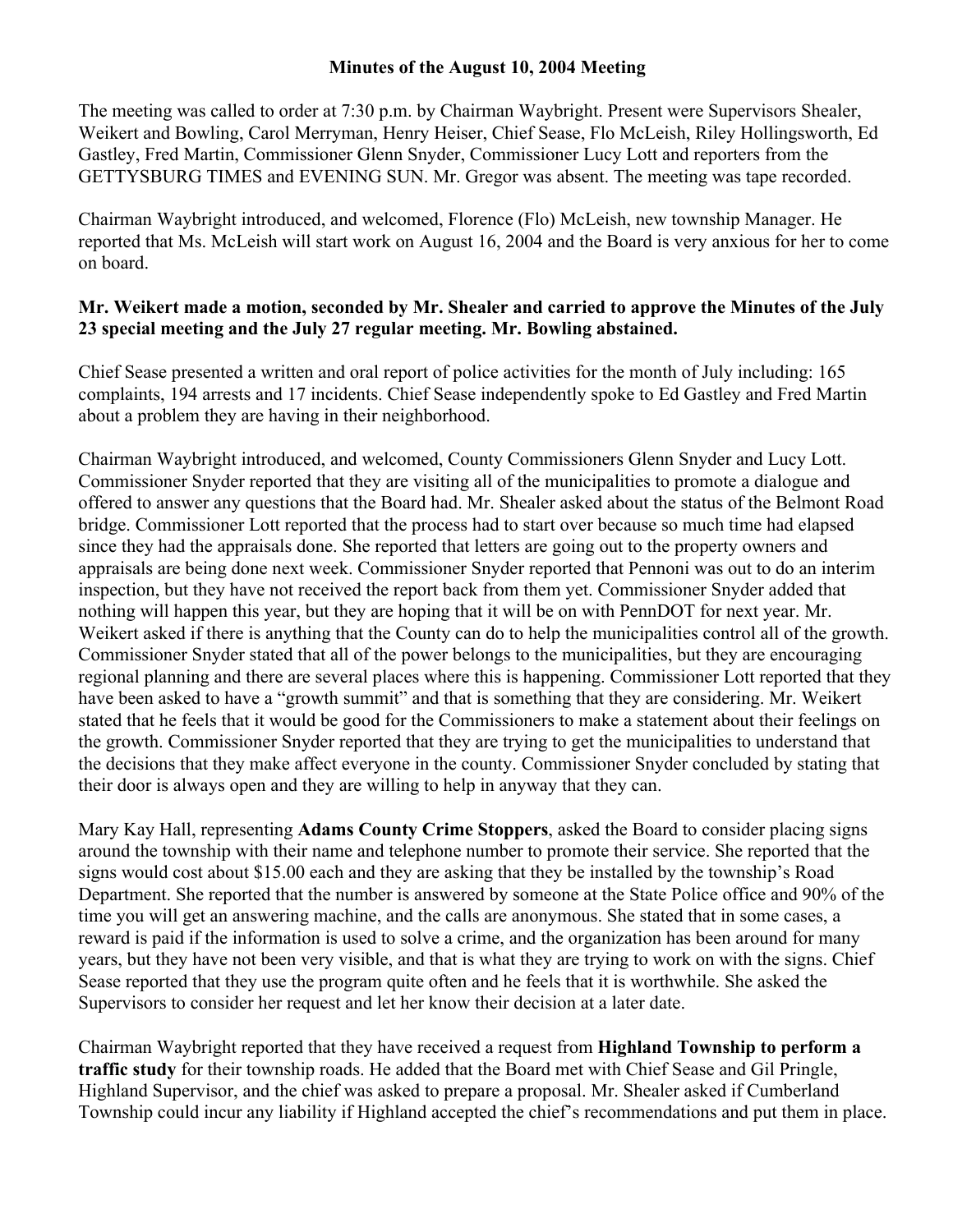Mr. Heiser noted that there should be a contract with Highland that included that Cumberland Township would be held harmless from any liability that might result. Mr. Bowling asked if Chief Sease has the time to do the study and stated that he has a problem with it for liability reasons. Chief Sease stated that this is to help a neighbor and it will be done as they can fit it in their schedule and what they have to do here comes first. He added that he has a letter from PennDOT's chief counsel that clearly states that the police departments are authorized to do this for another municipality. Mr. Weikert reported that Highland has been trying to get an engineering firm to do this for about a year and a half. **Mr. Weikert made a motion to present the proposal to Highland Township, in the amount of \$1,592.00 to prepare the study, and that the communication regarding the study be between the Chairmans of the two townships, not with the police chief, seconded by Mr. Shealer and carried.** 

Chairman Waybright reported that he spoke to Mr. Knoebel on Friday and he has not prepared the written responses to the comments received on the **Act 537 Study for the Greenmount Area. Mr. Weikert made a motion to table action on the Act 537 Study until after the next Supervisor's workshop, seconded by Mr. Shealer and carried.** 

Mr. Weikert stated that the Land Use Survey did show that the residents are concerned about the growth and development in the township and the loss of open and green space, but they were not sure how to pay for some of those issues. He added that he believes that the first thing that the township has to do is come up with a plan. Ms. McLeish reported that she knows that there is money available for the township, but once she starts to work, she will get more information. She stated that having an Open Space Plan would open the door for obtaining grants, and you have no chance for grants without a plan. She added that she is familiar with preparing plans, applying for grants and has contacts that will be helpful. The Board agreed to leave the **Open Space Plan** on the agenda until they have had a chance to speak with the manager about this further

The Board agreed to meet with Ms. McLeish at the Friday, August 20 workshop to discuss her position and asked that all Supervisors be present, if possible.

Chairman Waybright reported that the township has to appoint someone to perform the building inspections and they have been approached by Middle Department Inspection Agency (MDIA) and Wilbur Slothour. Mr. Heiser reported that he is aware of the contract that MDIA sent to most of the townships and he knows of two that have contracted with them. He also reported that he changed paragraph two of the contract to include language that makes it clear that their employees are not employees of the township and that the township shall be held harmless from and against all claims resulting from any negligence on their part. Mr. Heiser stated that he is not sure about appointing two different inspectors and or agencies. **Mr. Shealer made a motion to accept the agreement from MDIA**, **as modified by Mr. Heiser, seconded by Mr. Weikert and carried.** 

Chairman Waybright reported that the township received a request for release of funds being held in an escrow account for Boyds Bears as financial security for construction of an overflow parking lot at their facility on Cunningham Road. He added that Messrs. Shealer and Knoebel inspected the improvements and the work has been completed in accordance with the approved land development plan. **Mr. Shealer made a motion to release the escrow account, in the amount of \$22, 518.00 plus interest, seconded by Mr. Weikert and carried.** 

The township received a request from Dan Wagner, William F. Hill and Associates, on behalf of the **Greenmount Creamery**, for a sixty-day time extension for approval of their Land Development Plan until October 2, 2004. **Mr. Weikert made a motion to approve the request for extension, seconded by Mr. Bowling and carried.**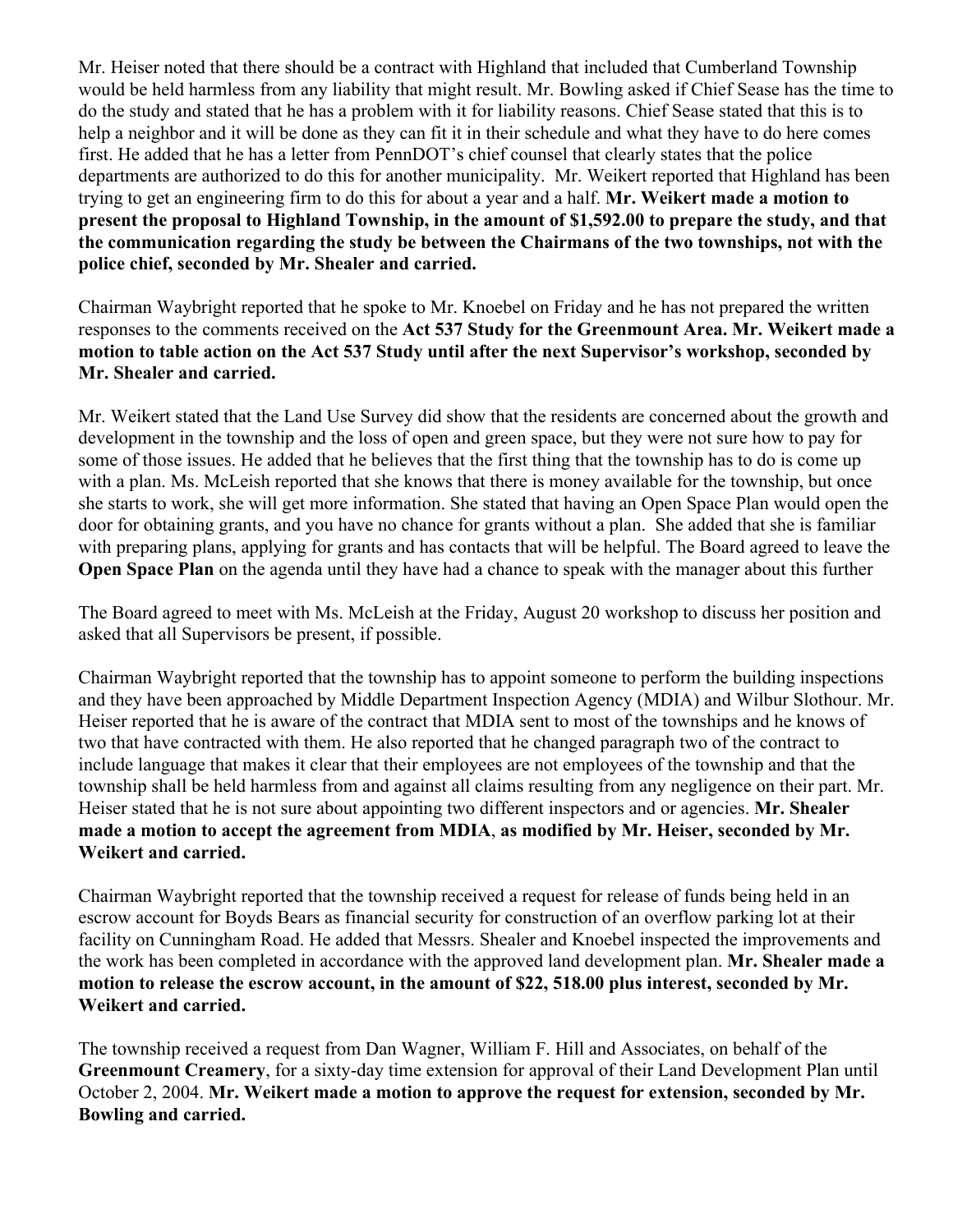The township also received three requests for waivers from strict compliance with the Subdivision Ordinance on the **Greenmount Creamery Plan**. The first request was from Section 404.12.F which requires that a clear sight triangle be placed on the plan and the request explains that this is an existing historic building which is within the clear sight triangle. The request also states that the only way that they could comply with the ordinance is to demolish the existing building and build a new one. **Mr. Weikert made a motion to approve the request for waiver provided that a Stop sign is placed as shown on the plan and that they have an approved PennDOT driveway permit, seconded by Mr. Shealer and carried.** The second request was also from Section 404.12.F which requires that the access drive not exceed 5% slope within 25 ft. of the right-of-way. The request explains that they cannot meet this requirement due to the existing topography, and they can meet a 9% slope. Mr. Weikert noted that he did not feel that Mr. Knoebel had a problem with the 9% slope. Mr. Shealer added that 9% slope is not overly steep, in his opinion, and to keep in mind that everything is existing. **Mr. Shealer made a motion to grant the waiver to allow a 9% slope on the access driveway, seconded by Mr. Weikert and carried.** The third and final request was from Section 504.3.C.2.a.1 and 2 which controls stormwater flow rates to a degree greater than existed prior to development. Mr. Shealer noted that the applicant asked for a waiver or modification and he is not sure which they are asking for. **Mr. Shealer made a motion to table the request for waiver for the post development flow rates for clarification from the township's engineer, seconded by Mr. Weikert and carried.** 

Chairman Waybright also reported that a request has been received from S & A Homes asking for a waiver on the slope around a house that they built at 400 Old Mill Road. Mr. Shealer reported that he did go to the site with Mr. Bower and the problem is on the west side of the house. He added that the slope is greater than 10%, but it is still mow-able, blends in well with the neighbor's property and there is no way to correct the problem. Chairman Waybright reported that he also looked at it and does not have a problem with it. **Mr. Shealer made a motion to grant the waiver on the grading for the Salim property at 400 Old Mill Road, seconded by Mr. Bowling and carried.** 

Chairman Waybright reported that the township has received a subdivision plan for Carol Weir that is located in Freedom Township with a very small piece of the property across Marsh Creek in Cumberland Township. He added that Mrs. Weir had Freedom's approval and when she went to record the plan, they would not do it because it did not have Cumberland's signatures on it. Mr. Weikert asked if this subdivision involves William Kane because he had agreed to an easement on the Cumberland side and it does not show on the plan. Mrs. Merryman explained that she had requested several times for Riley Redding to survey the property on Cumberland's side and he simply did not ever do it. Mr. Shealer suggested that Mr. Knoebel be advised of the agreement for the easement and to have the plan reviewed by the Planning Commission and try to get the easement to help protect the stream. **Mr. Weikert made a motion to refer the Carol Weir subdivision plan to the Planning Commission, seconded by Mr. Shealer and carried.** 

## **Mr. Weikert made a motion, seconded by Mr. Shealer and carried to exonerate J. P. Harris for per capita tax in the amount of \$71.50.**

The Zoning Officer's report was reviewed.

Mr. Shealer reported that he and Mr. Knoebel met with Gettysburg Municipal Authority (GMA), Gannett Fleming and S & A Homes regarding the water pressure issue for Ridgeview and Cannon Ridge. He reported that it was a very positive meeting and things are progressing as far as getting this issue resolved. Chairman Waybright reported that Mr. Gregor met with the people from Ridgeview and the township prepared a letter to GMA that he signed and was sent. Mr. Shealer also reported that the paving has been completed on Old Mill Road and Belmont Road and he is getting prices for line striping. He added that they have sign upgrades